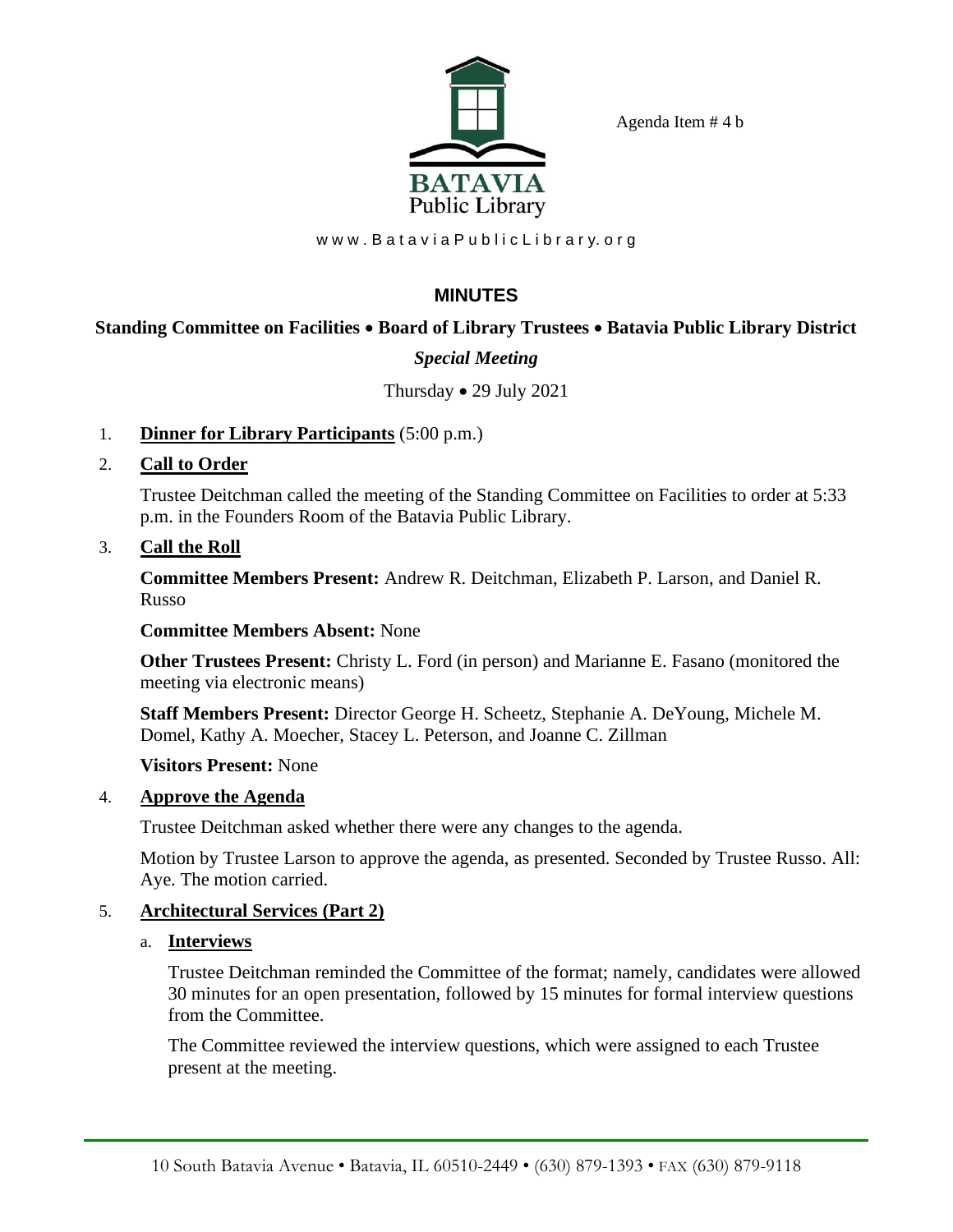The consensus of the Committee was that each interview would begin with introductions. The interviews then followed on schedule:—

| 5:45 p.m. | StudioGC Inc.                 |
|-----------|-------------------------------|
| 6:30 p.m. | <b>BREAK / DISCUSSION</b>     |
| 6:45 p.m. | Product Architecture + Design |
| 7:30 p.m. | <b>BREAK / DISCUSSION</b>     |
| 7:45 p.m. | Dewberry Architects Inc.      |
| 8:30 p.m. | END                           |

### b. **Next Steps**

Trustee Deitchman led a lively discussion of the six candidates.

The Committee sorted the field into a "first tier" and a "second tier," each with three firms. The first tier included Dewberry Architects Inc., Product Architecture + Design, and Sheehan Nagle Hartray Architects. The second tier included Engberg Anderson Inc., StudioGC Inc., and Wight & Company.

The Committee requested Director Scheetz to check references on the three firms in the first tier, as well as to follow up with all six firms on the timeline for the Committee's decision.

In response to a question from Director Scheetz, discussion followed on possible questions to ask the references.

The consensus of the Committee was to defer its decision to the next meeting, which was scheduled for Thursday, 12 August 2021, at 6:30 p.m.

### 6. **Comments from the Committee**

There were no additional comments from the Committee.

### 7. *Next Meetings or Events*

- *a. Board of Library Trustees (Committee of the Whole Meeting), Thursday, 5 August 2021, 6:00 p.m., Meeting Will Take Place via Electronic Means*
- *b. Board of Library Trustees (Regular Meeting), Tuesday, 17 August 2021, 6:00 p.m., Meeting Will Take Place via Electronic Means*
- *c. Board of Library Trustees (Special Meeting), Tuesday, 24 August 2021, 6:00 p.m., Founders Room* [Retreat for Trustee Orientation, Education, and Planning]
- *d. Staff Development Day (4th Friday in August), Friday, 27 August 2021, Library Closed (9:00–1:00 p.m.)*
- *e. Library Card Sign-Up Month, September 2021 — launched in 1987 as a national campaign: "every child should obtain a library card"*
- *f. Sunday before Labor Day, Sunday, 5 September 2021, Library Closed*
- *g. Labor Day (1st Monday in September), Monday, 6 September 2021, Library Closed [F]*
- *h. Board of Library Trustees (Committee of the Whole Meeting), Thursday, 9 September 2021, 6:00 p.m., Meeting Will Take Place via Electronic Means*